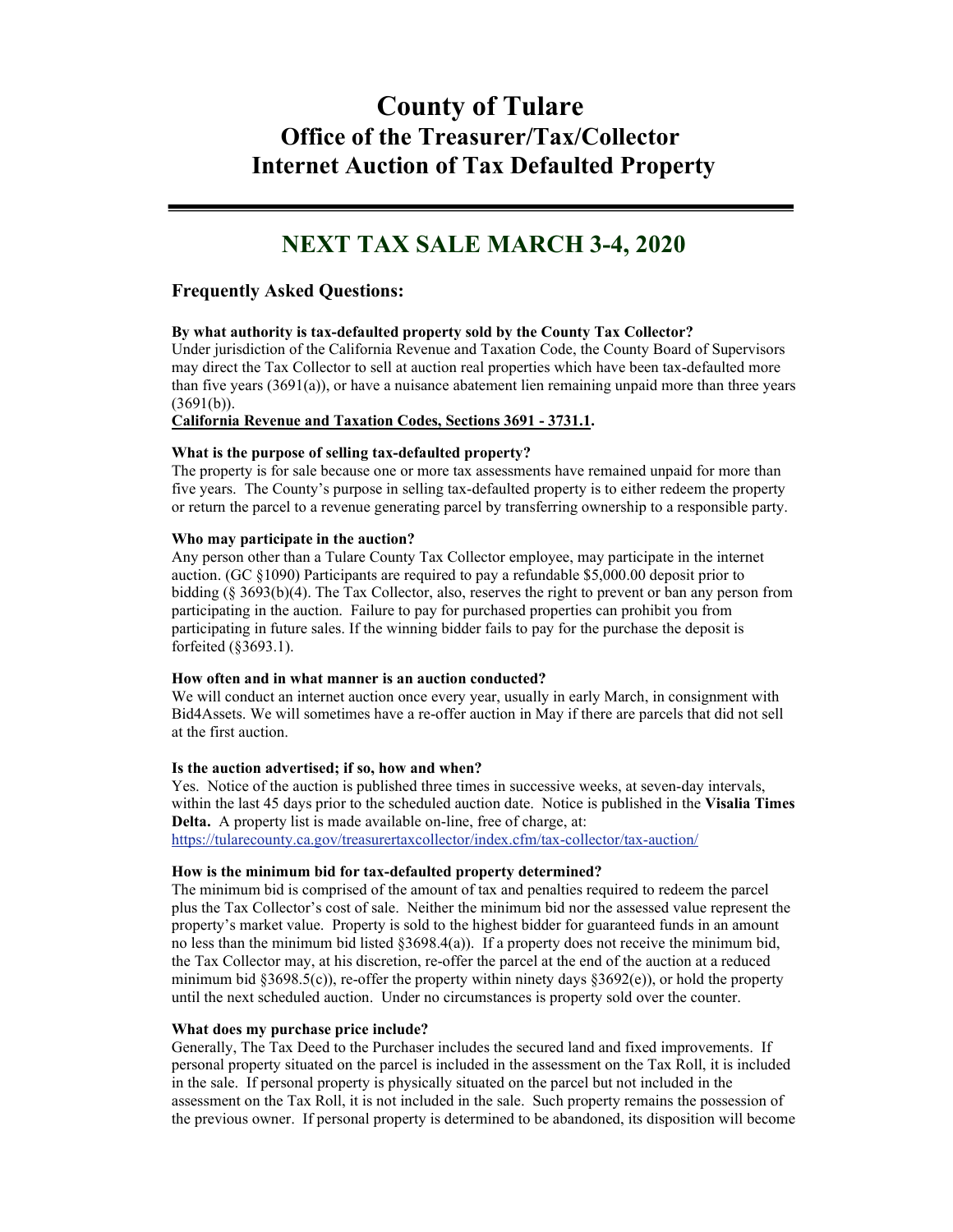the responsibility of the purchaser. You may view assessed values (including whether personal property is assessed) and special charges at: **[My Taxes](http://mytaxes.co.tulare.ca.us/)** by following the screen prompts.

# **Does the previous owner of the property still have the right to redeem the property after the internet auction?**

No. The property owners right of redemption ceases at 5:00 P.M., the last business day prior to the scheduled sale  $(\S 3707)$ . There is no redemption period after a sale. However, if the last assessee believes we have sold their property in error, they may contest the sale by initiating a court action within one year from the date of the sale. **It is, therefore, prudent to consider withholding development of the property for one year as improvement funds you invest will not be refunded if a sale is rescinded within the allotted time period.** If a property is sold for more than the minimum bid required, the previous owner has the right to claim excess proceeds along with all qualified parties of interest. (Note - Redemption of tax-defaulted property must, also, be made in guaranteed funds; cash, cashier's check or bank issued money order.)

### **Do liens and encumbrances on a tax-defaulted property transfer to the new owner after the purchase of the property at a public auction?**

No.All Private liens (i.e., Deeds of Trust, Mechanics Liens, Judgments) recorded against the last assessee, will be extinguished. Public liens (i.e., 1915 Act Improvement Bonds, Mello Roos Community Facilities Bonds, Code Compliance) will not be extinguished.

#### **Revenue & Taxation Code, §3712** reads as follows:

The deed conveys title to the purchaser free of all encumbrances of any kind existing before the time of the recording of the Tax Deed, **excep**t:

 a) Any lien for installments of taxes and special assessments, which installments will become payable upon the secured roll after the time of the sale.

 b) The lien for taxes or assessments or other rights of any taxing agency which does not consent to the sale under this chapter.

If a taxing agency chooses to preserve a lien rather than participate in excess proceeds, you will find that lien listed on the Tax Defaulted Property List in the Preserved Lien field. The public auction purchaser will be responsible for paying these liens (except IRS liens).

Other agencies (i.e., County, State taxing authorities) may recoup their liens by participation in excess proceeds in the same manner as persons who have recorded private liens.

 c) Liens for special assessments levied upon the property conveyed which were at the time of the sale under this chapter, not included in the amount necessary to redeem the tax-defaulted property and, where a taxing agency which collects its own taxes has consented to the sale under this chapter, not included in the amount required to redeem from sale to the taxing agency.

 d) Easements constituting servitudes upon or burdens to the property; water rights, the record title to which is held separately from the title to the property; and restrictions of record.

 e) Unaccepted, recorded, irrevocable offers of dedication of the property to the public or a public entity for a public purpose, and recorded options on any taxing agency to purchase the property or any interest therein for a public purpose.

 f) Unpaid assessments under the Improved Bond Act of 1915 (Division 10 (commencing with §8500) of the Streets and Highways Code) which are not satisfied as a result of the sale proceeds being applied pursuant to Chapter 1.3 (commencing with §4671) of Part 8.

 g) Any Federal Internal Revenue Service liens which, pursuant to provisions of federal law, are not discharged by the sale, even though the tax collector has provided proper notice to the Internal Revenue Service before that date.

**Note\*** The IRS lien survives for a period of 120 days. If the IRS wishes, they may purchase the property back from our successful bidder, at the same purchase price paid by the bidder, within 120 days of the date of the public auction. If the IRS does not act within 120 days, their lien cannot be enforced against the property or the new owner of the property. The IRS may pursue collection from the original assessee against whom the lien was recorded.

h) Unpaid special taxes under the Mello-Roos Community Facilities

Act of 1982 (Chapter 2.5 (commencing with §53311) of Part 1 Division 2 of Title 5 of the Government Code) that are not satisfied as a result of the sale proceeds being applied pursuant to Chapter 1.3 (commencing with §4674) of Part 8.

For an explanation of the Improvement Bond Act of 1915 and the Mello-Roos Community facilities Act of 1982, go to the County Auditor web site: [County Auditor, Property Tax Division](http://tularecounty.ca.gov/treasurertaxcollector/index.cfm/property-tax-accounting/)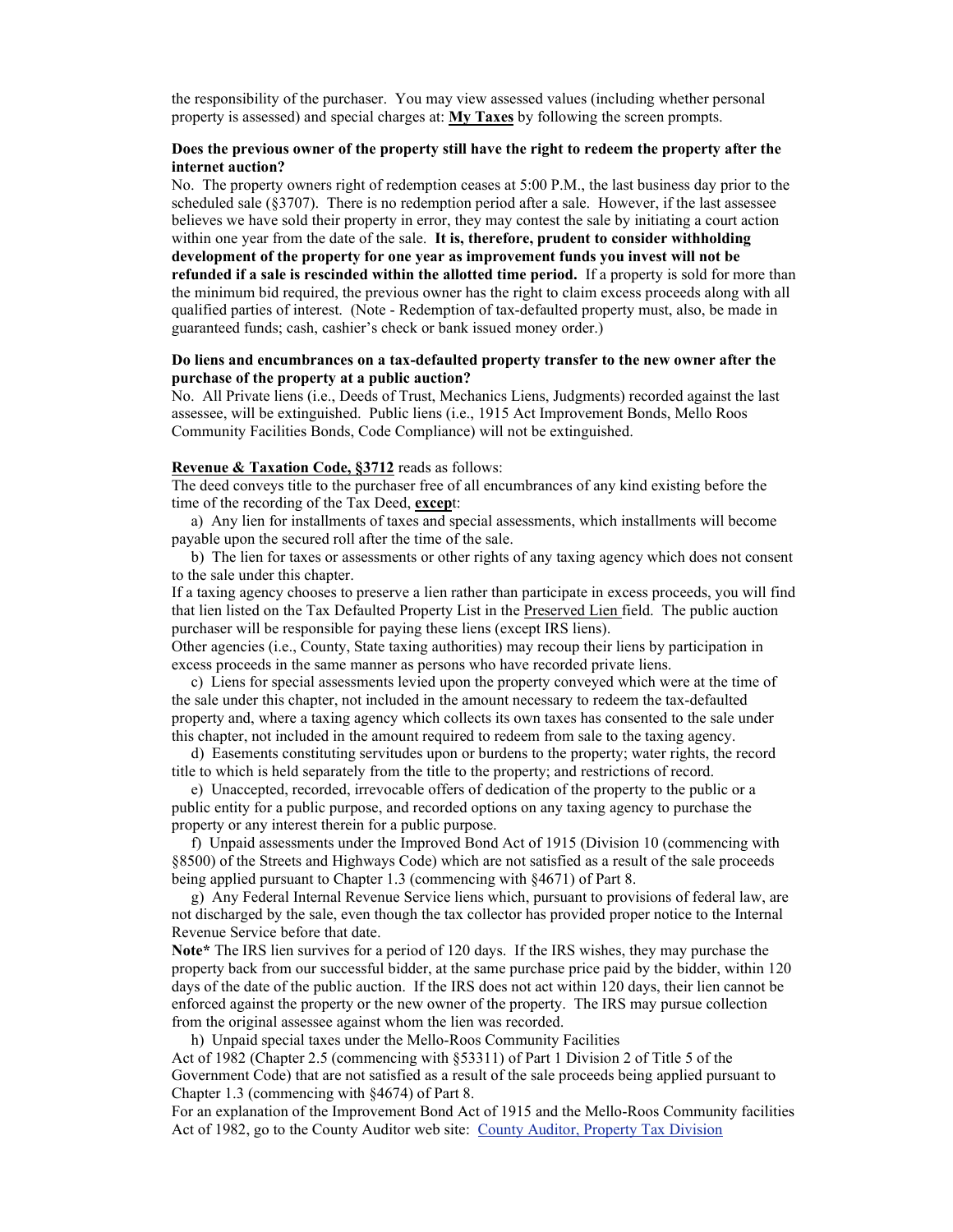# **How do I find or see a property I might want to bid on at the auction?**

While we try to give all possible assistance in helping prospective bidders pinpoint a property location, vacant land has no physical address. Its approximate geographical location can be determined through the use of the County Assessor's plat maps and map books. **[Assessor's Parcel](http://maps.tularecounty.ca.gov/InteractiveMaps/maphome.html)  [Maps](http://maps.tularecounty.ca.gov/InteractiveMaps/maphome.html)**. Exact boundary lines of a property can be determined only by a survey of the property, initiated at the bidders' expense. Improved properties generally bear a situs (street) address. Vacant lots will bear the notation "No Situs Address." Be aware that buildings or improvement structures showing on record may actually be removed or unusable. Examination of the site is highly recommended.

**Note:** The information provided in our listing is intended to identify the parcels for sale according to delinquent tax records. We identify property by Assessor's Parcel Number. The Assessor's Parcel Number (APN) refers to the assessor's map book, the map page and the block on the map, if applicable, and the individual parcel on the map page or in the block.

When researching, make sure you match the right APN to the physical land. The Tax Collector makes no warranties or representations beyond our ability to provide basic tax information and convey title. It is the purchaser's responsibility to determine location, accessibility and usability of property.

If you are not familiar with Tulare County, you may view community locations at **[Map of Tulare County](http://www/about/img/map_tulare_county_signature.jpg)**.

# **How can I determine what use I can make of a property before I purchase it?**

For further details, consult the zoning department of any city within which the property lies or the zoning division of the County Resource Management Department (formerly Building and Planning Department) to determine land use for a parcel in an unincorporated area (not within a city boundary). **[Land Use](http://tularecounty.ca.gov/rma/index.cfm/documents-and-forms/planning-documents/tulare-county-zoning-ordinance/?startRow=1&nextNID=1C400D60-09B9-8AB3-443784805BA88987)** Examine the County Recorder's records for any recorded easements on a property.

# **How can I pay for a purchase made at an internet auction?**

Payment will be accepted in the form of cashier's checks or wire transfer. No personal checks, business checks, travelers' checks or 2-party checks will be accepted. Neither do we accept credit cards or letters of credit. You will need to contac[t www.bid4assets.com](http://www.bid4assets.com/) regarding payment information for any parcel purchased at internet auction. If a purchase is not paid by the close of the auction, that purchase will be voided, deposit forfeited and the purchaser may be banned from participating in future auctions.

#### **How will title in the deed to the purchaser be vested?**

Title is vested (the manner in which your name is recorded) in the name of the successful bidder as completed in the deed wizard through [www.bid4assets.com.](http://www.bid4assets.com/) A list of sample vesting is located at: **[Title Vesting Schedule](http://www.sdttc.com/docs/titlevesting.pdf)** Alterations will not be accommodated after a purchase. If you change your mind about how you would like the property vested, you will need to wait until after the Tax Deed is recorded by the Tax Collector, and then, record a separate document to change the manner of vesting.

#### **When will the deed to my purchase be recorded?**

Tax Deed to the purchaser of tax-defaulted property will be recorded within sixty (60) days of the date of the auction. (§3708)

# **How soon may I take possession of a property I purchase at the public auction?**

Generally, possession may be secured upon the recordation of the Tax Deed. Do not attempt to enter property prior to receipt of the recorded deed. If there are questions regarding removal of a prior resident, or any other concerns, you should consult an attorney. A legal eviction procedure may be required, and if necessary, should be served by law enforcement officers.

# **What happens to any monies collected over and above the delinquent taxes and costs required for the public auction?**